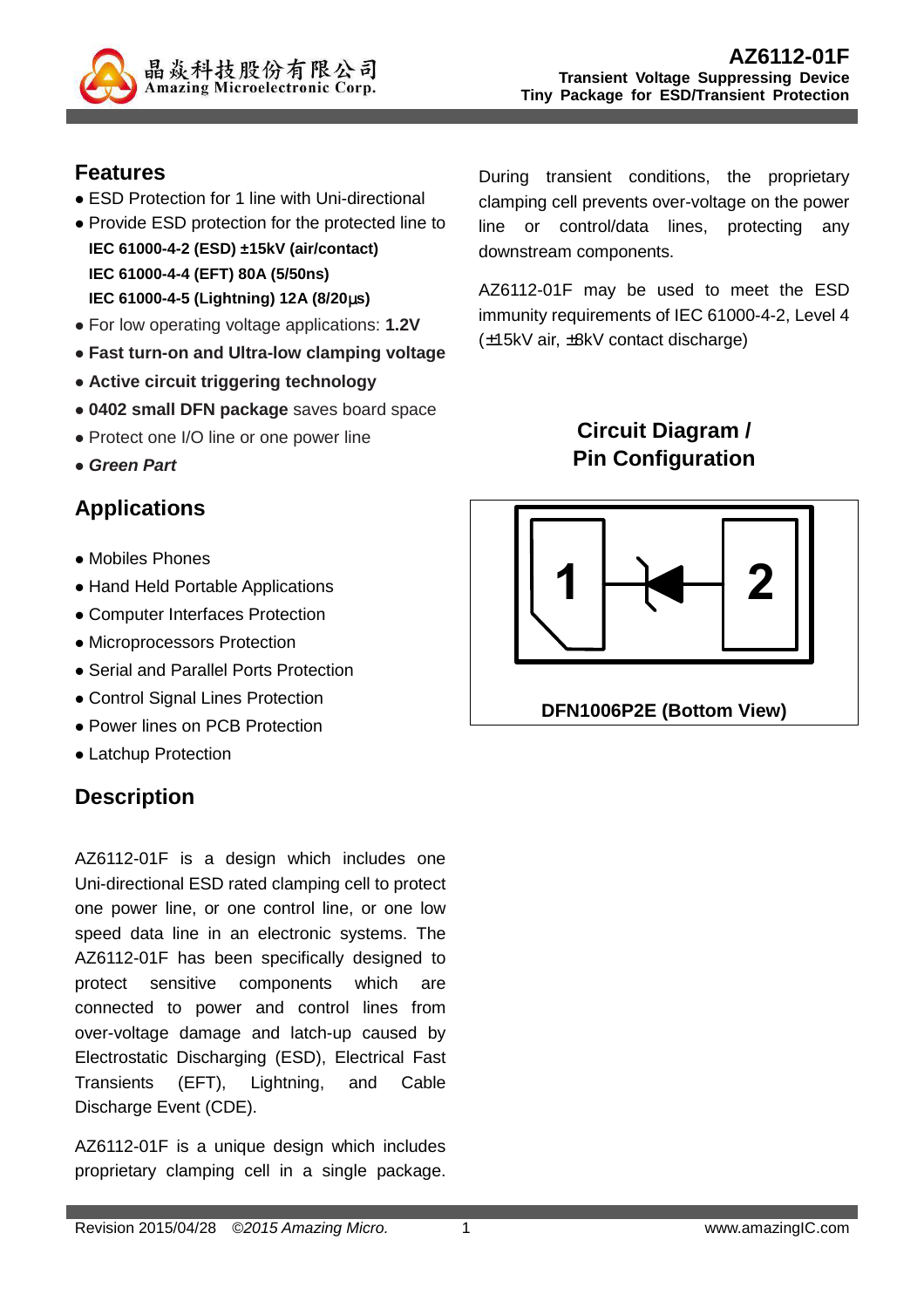

#### **SPECIFICATIONS**

| <b>ABSOLUTE MAXIMUM RATINGS</b>           |                            |                 |              |  |
|-------------------------------------------|----------------------------|-----------------|--------------|--|
| <b>PARAMETER</b>                          | <b>SYMBOL</b>              | <b>RATING</b>   | <b>UNITS</b> |  |
| Peak Pulse Current (tp=8/20us)            | I <sub>PP</sub>            | 12              | A            |  |
| Operating Supply Voltage (pin-1 to pin-2) | $V_{DC}$                   | 1.32            |              |  |
| ESD per IEC 61000-4-2 (Air)               | V <sub>ESD</sub>           | ±15             | kV           |  |
| ESD per IEC 61000-4-2 (Contact)           |                            | ±15             |              |  |
| <b>Lead Soldering Temperature</b>         | $T_{\rm SOL}$              | 260 (10 sec.)   | $\mathrm{C}$ |  |
| <b>Operating Temperature</b>              | $\mathsf{T}_{\textsf{OP}}$ | $-55$ to $+85$  | $\mathrm{C}$ |  |
| Storage Temperature                       | $\mathsf{T}_{\text{STO}}$  | $-55$ to $+150$ | $\mathrm{C}$ |  |

| <b>ELECTRICAL CHARACTERISTICS</b> |                        |                                        |             |            |            |              |
|-----------------------------------|------------------------|----------------------------------------|-------------|------------|------------|--------------|
| <b>PARAMETER</b>                  | <b>SYMBOL</b>          | <b>CONDITIONS</b>                      | <b>MINI</b> | <b>TYP</b> | <b>MAX</b> | <b>UNITS</b> |
| Reverse Stand-Off                 | <b>V<sub>RWM</sub></b> | T=25 $\mathrm{^{\circ}C}$ .            |             |            | 1.2        | $\vee$       |
| Voltage                           |                        |                                        |             |            |            |              |
| Reverse Leakage                   |                        | $V_{RWM} = 1.2V$ , T=25 °C.            |             |            | 0.5        |              |
| Current                           | $I_{\text{L}eak}$      |                                        |             |            |            | μA           |
| Reverse                           | $V_{BV}$               | $I_{BV}$ = 1 mA, T=25 °C.              |             | 11         |            | $\vee$       |
| <b>Breakdown Voltage</b>          |                        |                                        |             |            |            |              |
| <b>Forward Voltage</b>            | $V_F$                  | $I_F = 15 \text{mA}$ , T=25 °C.        | 0.6         |            | 1.0        | V            |
| <b>ESD Trigger Voltage</b>        |                        | IEC 61000-4-2, T=25 °C, Contact        |             |            |            |              |
| (Note 1)                          | $V_{ESD\_trigger}$     | mode.                                  |             | 3.5        |            | $\vee$       |
|                                   |                        | IEC 61000-4-2 +2kV (ITLP=4A),          |             | 3.2        |            | V            |
|                                   |                        | T=25 °C, Contact mode.                 |             |            |            |              |
| <b>ESD Clamping</b>               | $V_{ESD\_CL}$          | IEC 61000-4-2 +4kV ( $I_{TLP} = 8A$ ), |             | 4.0        |            | $\vee$       |
| Voltage (Note 1)                  |                        | T=25 °C, Contact mode.                 |             |            |            |              |
|                                   |                        | IEC 61000-4-2 +6kV ( $I_{TLP}$ =12A),  |             | 5.0        |            | V            |
|                                   |                        | T=25 °C, Contact mode.                 |             |            |            |              |
| Channel Input                     | $C_{\text{IN}}$        | $V_R = 0V$ , f = 1MHz, T=25 °C.        |             | 13.5       | 20         | рF           |
| Capacitance                       |                        |                                        |             |            |            |              |

Note 1: ESD Trigger Voltage and ESD Clamping Voltage were measured by Transmission Line Pulsing (TLP) System. TLP conditions:  $Z_0 = 50\Omega$ ,  $t_0 = 100$ ns,  $t_0 = 2$ ns.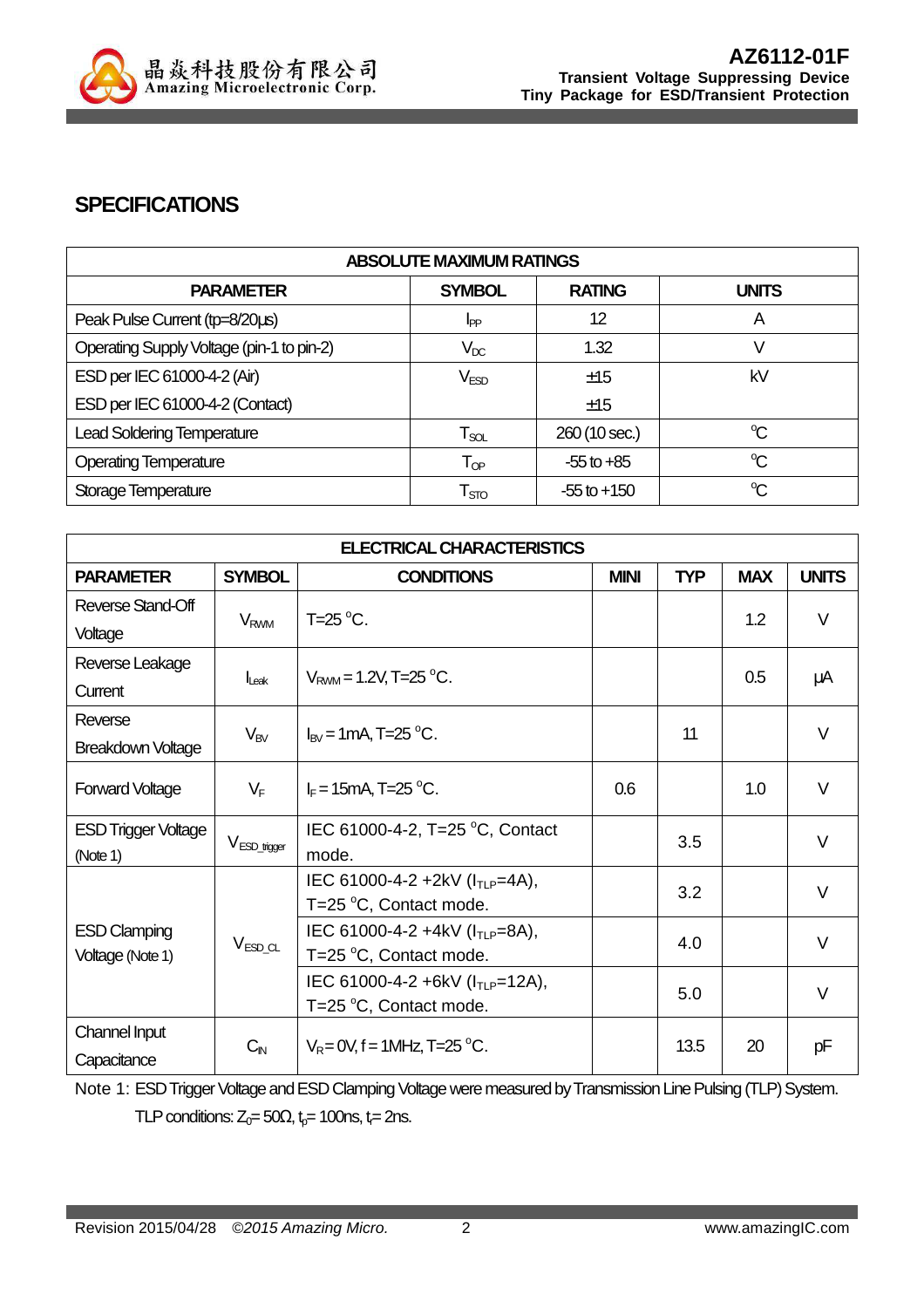

## **Typical Characteristics**









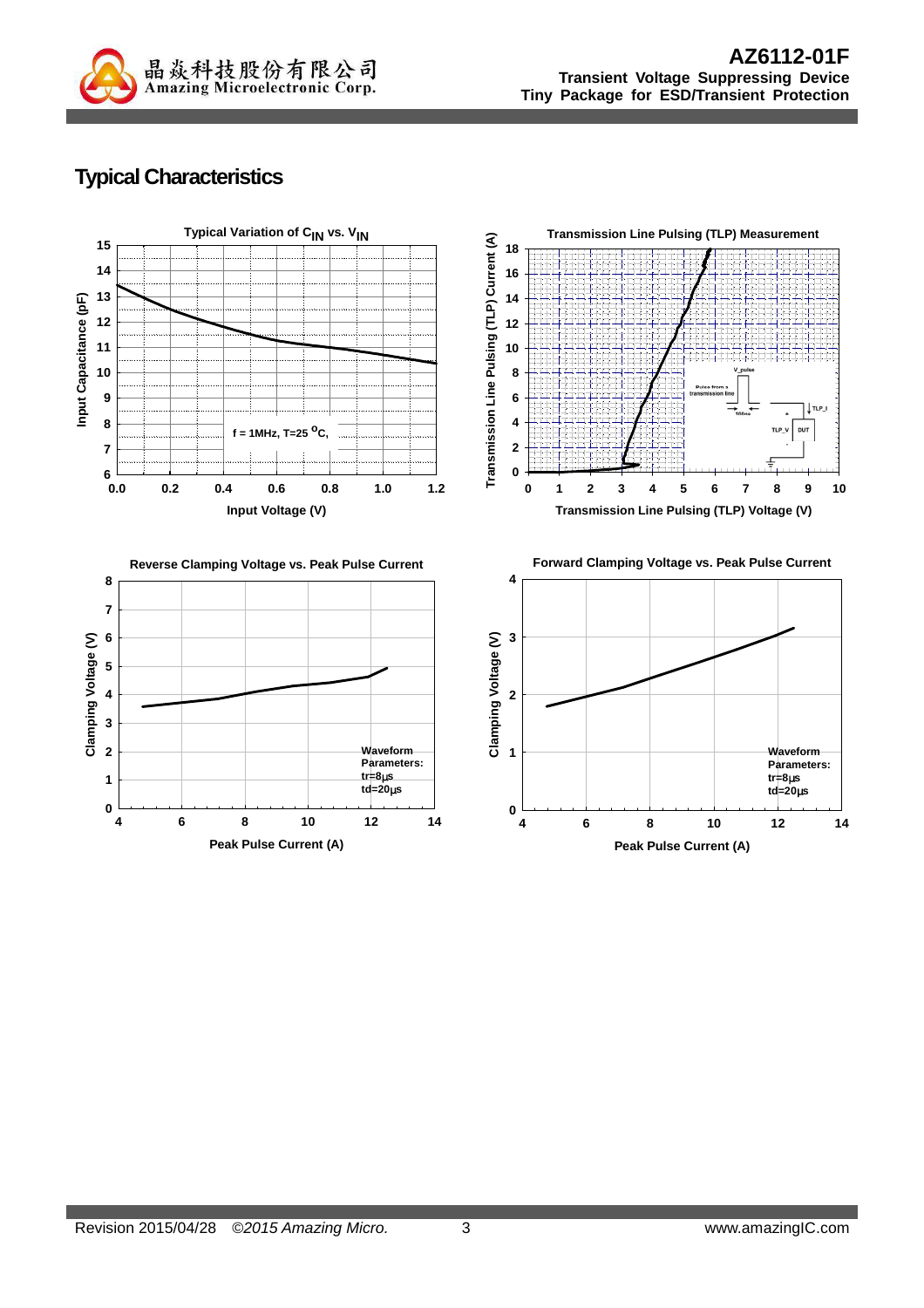

#### **Applications Information**

The AZ6112-01F is designed to protect one line against System ESD/EFT/Lightning pulses by clamping it to an acceptable reference. It provides unidirectional protection.

The usage of the AZ6112-01F is shown in Fig. 1. Protected line, such as data line, control line, or power line, is connected at pin 1. The pin2 should be connected directly to a ground plane on the board. In order to minimize parasitic inductance in the board traces, all path lengths connected to the pins of AZ6112-01F should be kept as short as possible.

In order to obtain enough suppression of ESD induced transient, good circuit board is critical. Thus, the following guidelines are recommended:

- Minimize the path length between the protected lines and the AZ6112-01F.
- Place the AZ6112-01F near the input terminals or connectors to restrict transient coupling.
- The ESD current return path to ground should be kept as short as possible.
- Use ground planes whenever possible.
- NEVER route critical signals near board edges and near the lines which the ESD transient easily injects to.



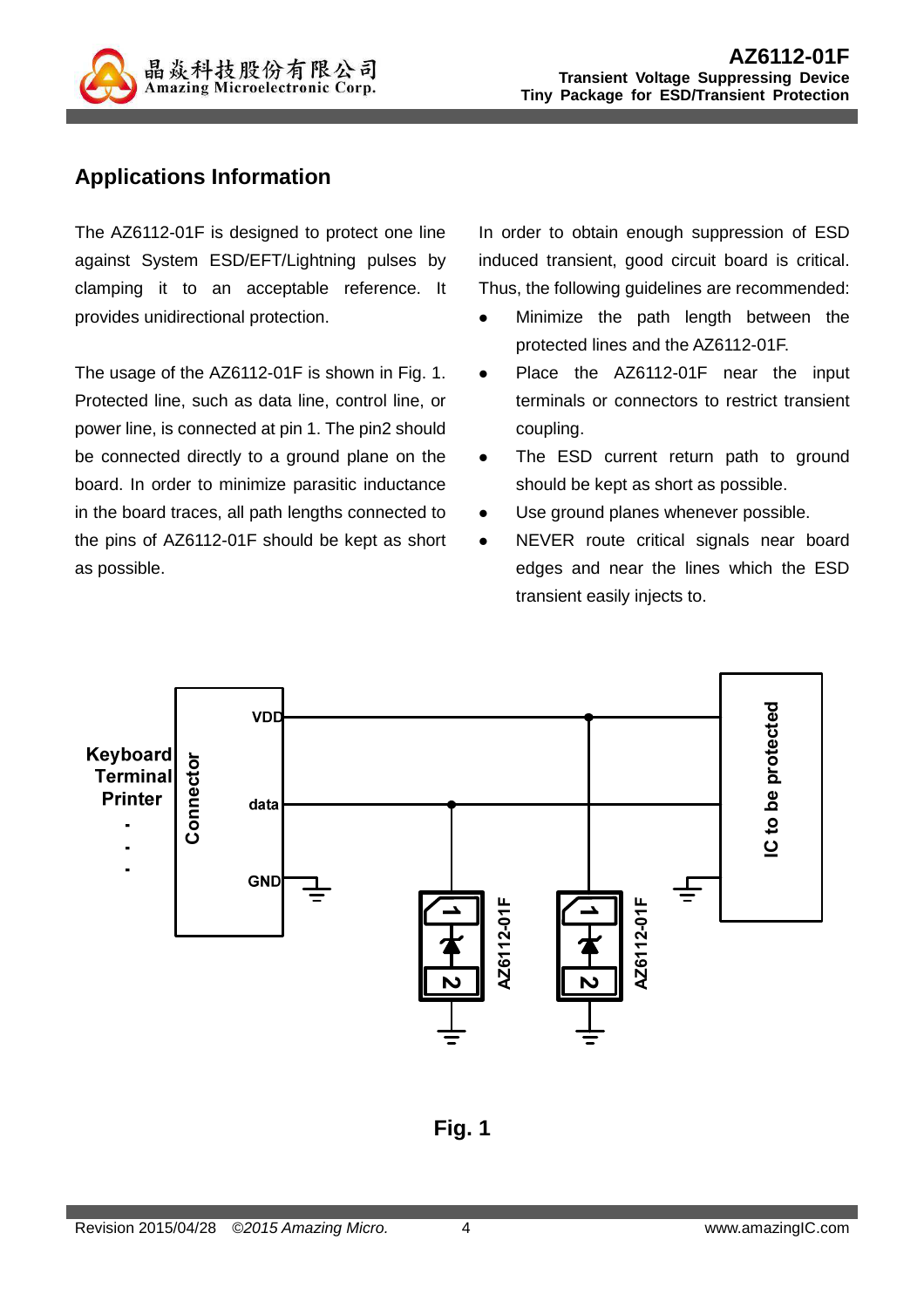

Fig. 2 shows another simplified example of using AZ6112-01F to protect the control lines, low speed data lines, and power lines from ESD transient stress.



**Fig. 2**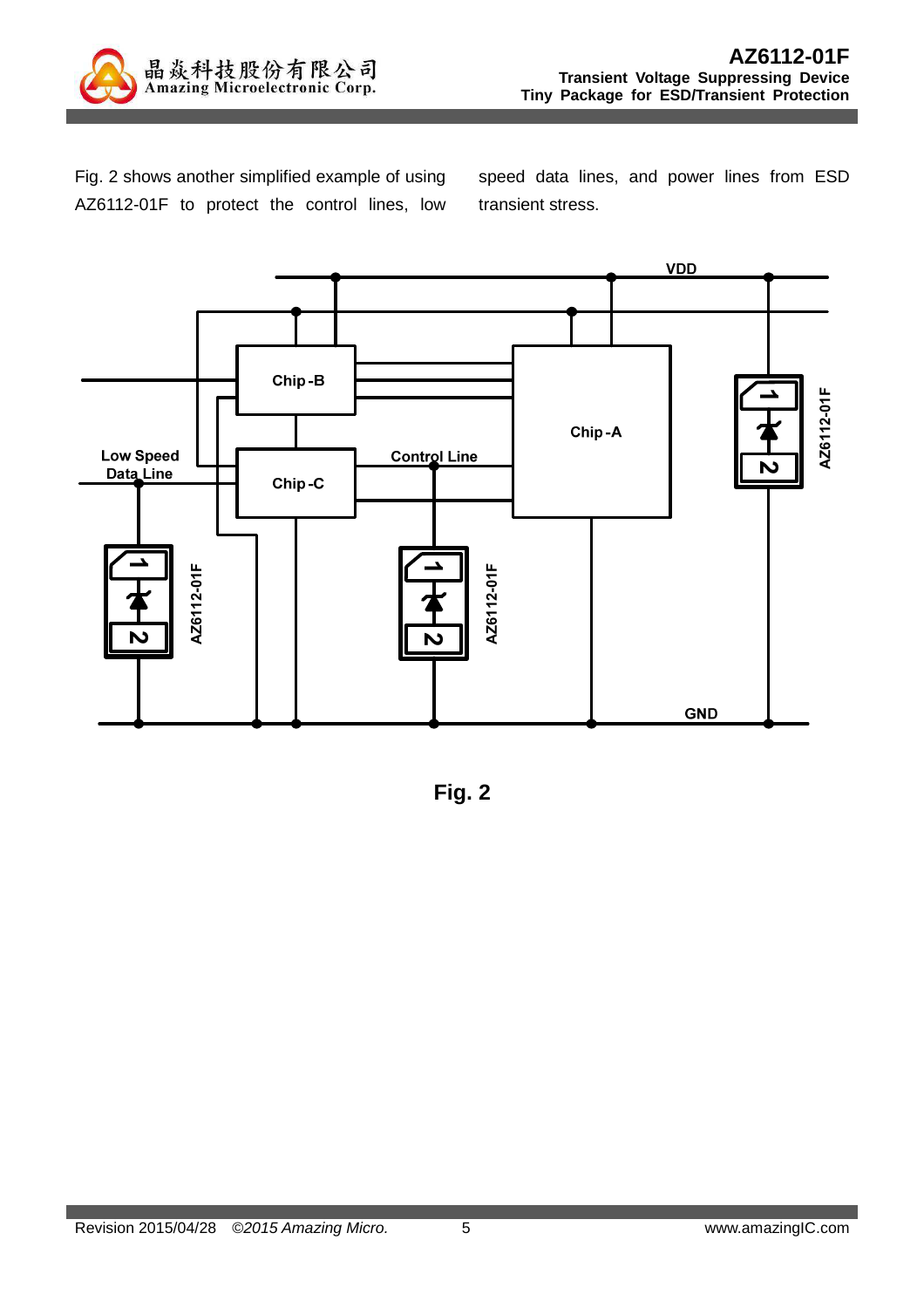

#### **Mechanical Details**





| <b>Symbol</b> |          | <b>Millimeters</b> | <b>Inches</b> |       |  |
|---------------|----------|--------------------|---------------|-------|--|
|               | min      | max                | min           | max   |  |
| A             | 0.95     | 1.05               | 0.037         | 0.041 |  |
| в             | 0.55     | 0.65               | 0.022         | 0.026 |  |
| C             | 0.45     | 0.60               | 0.018         | 0.024 |  |
| D             | 0.45 BSC |                    | 0.018 BSC     |       |  |
| E             | 0.20     | 0.30               | 0.008         | 0.012 |  |
| F             | 0.45     | 0.55               | 0.018         | 0.022 |  |



#### **(Unit: mm)**

This LAND LAYOUT is for reference purposes only. Please consult your manufacturing partners to ensure your company's PCB design guidelines are met.

## **MARKING CODE**

Notes:



**Top View** 

| <b>Part Number</b>         | <b>Marking Code</b> |
|----------------------------|---------------------|
| AZ6112-01F<br>(Green Part) |                     |

Note : Green means Pb-free, RoHS, and Halogen free compliant.